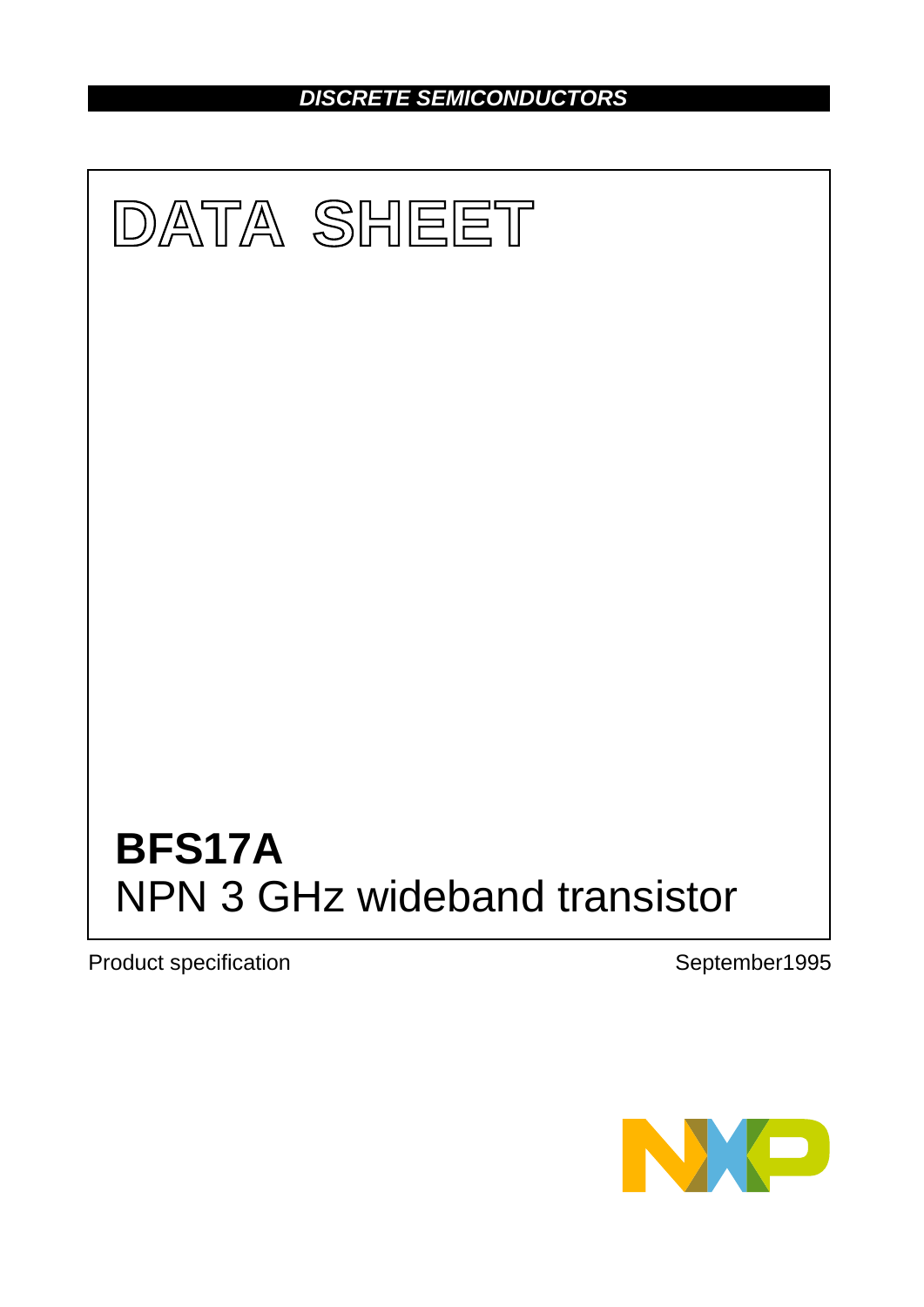### **DESCRIPTION**

NPN transistor in a plastic SOT23 package.

### **APPLICATIONS**

• It is intended for RF applications such as oscillators in TV tuners.

### **PINNING**

| <b>PIN</b> | <b>DESCRIPTION</b> |                    |              |
|------------|--------------------|--------------------|--------------|
|            | base               | Marking code: E2p. |              |
| っ          | emitter            |                    | Fig.1 SOT23. |
| 3          | collector          |                    |              |



### **QUICK REFERENCE DATA**

| <b>SYMBOL</b>          | <b>PARAMETER</b>              | <b>CONDITIONS</b>                                                                                                                          | TYP. | MAX. | <b>UNIT</b> |
|------------------------|-------------------------------|--------------------------------------------------------------------------------------------------------------------------------------------|------|------|-------------|
| V <sub>CBO</sub>       | collector-base voltage        | open emitter                                                                                                                               |      | 25   | v           |
| <b>V<sub>CEO</sub></b> | collector-emitter voltage     | open base                                                                                                                                  |      | 15   | v           |
| $I_{\rm C}$            | DC collector current          |                                                                                                                                            | —    | 25   | mA          |
| $P_{\text{tot}}$       | total power dissipation       | up to $T_s = 70$ °C; note 1                                                                                                                | -    | 300  | mW          |
| $f_T$                  | transition frequency          | $I_C$ = 25 mA; $V_{CE}$ = 5 V; f = 500 MHz;<br>$T_{amb}$ = 25 °C                                                                           | 2.8  |      | GHz         |
| G <sub>UM</sub>        | maximum unilateral power gain | $I_C = 14$ mA; $V_{CE} = 10$ V; f = 800 MHz                                                                                                | 13.5 |      | dВ          |
| F                      | noise figure                  | $I_C = 2$ mA; $V_{CF} = 5$ V; f = 800 MHz;<br>$T_{amb}$ = 25 °C                                                                            | 2.5  |      | dB          |
| $V_{\Omega}$           | output voltage                | $d_{\text{im}} = -60$ dB; $I_C = 14$ mA; $V_{CE} = 10$ V;<br>$R_L$ = 75 $\Omega$ ; T <sub>amb</sub> = 25 °C;<br>$t_{(p+q-r)} = 793.25$ MHz | 150  |      | mV          |

### **LIMITING VALUES**

In accordance with the Absolute Maximum Rating System (IEC 134).

| <b>SYMBOL</b>          | <b>PARAMETER</b>          | <b>CONDITIONS</b>           | <b>MIN</b> | MAX.   | <b>UNIT</b> |
|------------------------|---------------------------|-----------------------------|------------|--------|-------------|
| $\rm V_{CBO}$          | collector-base voltage    | open emitter                |            | 25     |             |
| V <sub>CEO</sub>       | collector-emitter voltage | open base                   |            | 15     |             |
| V <sub>EBO</sub>       | emitter-base voltage      | open collector              |            | 2.5    |             |
| Ιc                     | DC collector current      |                             |            | 25     | mA          |
| <b>I</b> <sub>CM</sub> | peak collector current    |                             |            | 50     | mA          |
| $P_{\text{tot}}$       | total power dissipation   | up to $T_s = 70$ °C; note 1 |            | 300    | mW          |
| stg                    | storage temperature       |                             | $-65$      | $+150$ | $^{\circ}C$ |
|                        | junction temperature      |                             | –          | 150    | ℃           |

### **Note to the Quick reference data and the Limiting values**

<span id="page-1-0"></span>1.  $T_s$  is the temperature at the soldering point of the collector pin.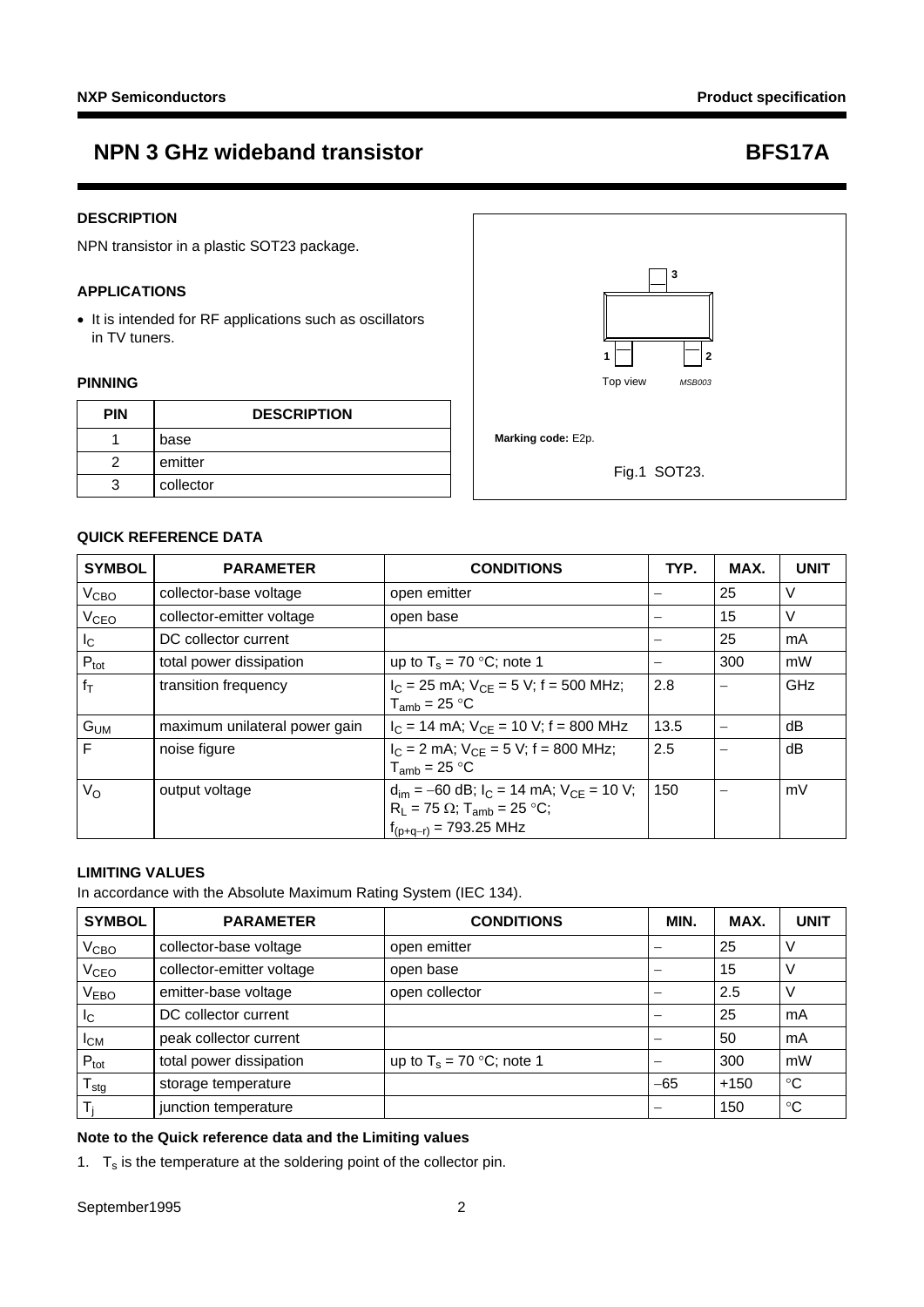### **THERMAL CHARACTERISTICS**

| <b>SYMBOL</b> | <b>PARAMETER</b>                                    | <b>CONDITIONS</b>           | <b>VALUE</b> | UNIT |
|---------------|-----------------------------------------------------|-----------------------------|--------------|------|
| $R_{th}$ j-s  | thermal resistance from junction to soldering point | up to $T_s = 70$ °C; note 1 | 260          | K/W  |

### **Note**

<span id="page-2-0"></span>1.  $T_s$  is the temperature at the soldering point of the collector pin.

### **CHARACTERISTICS**

 $T_i = 25$  °C unless otherwise specified.

| <b>SYMBOL</b>    | <b>PARAMETER</b>                        | <b>CONDITIONS</b>                                                                   | MIN.                     | TYP. | MAX.     | <b>UNIT</b> |
|------------------|-----------------------------------------|-------------------------------------------------------------------------------------|--------------------------|------|----------|-------------|
| I <sub>CBO</sub> | collector cut-off current               | $I_E = 0$ ; $V_{CB} = 10$ V                                                         | —                        |      | 50       | nA          |
| $h_{FE}$         | DC current gain                         | $I_C = 2$ mA; $V_{CE} = 1$ V; $T_{amb} = 25$ °C                                     | 25                       | 90   |          |             |
|                  |                                         | $I_C = 25$ mA; $V_{CE} = 1$ V; $T_{amb} = 25$ °C                                    | 25                       | 90   |          |             |
| $f_T$            | transition frequency                    | $I_C$ = 25 mA; $V_{CF}$ = 5 V; f = 500 MHz;<br>$T_{amb}$ = 25 °C                    | $\overline{\phantom{0}}$ | 2.8  |          | <b>GHz</b>  |
| $C_c$            | collector capacitance                   | $I_F = 0$ ; $V_{CB} = 10$ V; f = 1 MHz;<br>$T_{amb}$ = 25 °C                        | —                        | 0.7  |          | pF          |
| $C_{e}$          | emitter capacitance                     | $I_C = 0$ ; $V_{EB} = 0.5$ V; f = 1 MHz                                             |                          | 1.25 |          | pF          |
| $C_{re}$         | feedback capacitance                    | $I_C = 0$ ; $V_{CF} = 5$ V; f = 1 MHz                                               | $\overline{\phantom{0}}$ | 0.6  | $\equiv$ | pF          |
| G <sub>UM</sub>  | maximum unilateral power gain<br>note 1 | $I_C$ = 14 mA; $V_{CF}$ = 10 V; f = 800 MHz                                         | $\overline{\phantom{0}}$ | 13.5 |          | dB          |
| F                | noise figure                            | $I_C = 2$ mA; $V_{CE} = 5$ V; $Z_S = 60 \Omega$ ;<br>f = 800 MHz; $T_{amb}$ = 25 °C |                          | 2.5  |          | dB          |
| $V_{\rm O}$      | output voltage                          | note 2                                                                              |                          | 150  |          | mV          |

### <span id="page-2-2"></span>**Notes**

1. G<sub>UM</sub> is the maximum unilateral power gain, assuming S<sub>12</sub> is zero and G<sub>UM</sub> = 10 log  $\frac{|S_{21}|^2}{2}$  dB.  $(1 - |S_{11}|^2)(1 - |S_{22}|^2)$  $= 10 \log \frac{1.211}{100}$ 

<span id="page-2-1"></span>2.  $d_{im} = -60$  dB (DIN 45004B);  $I_C = 14$  mA;  $V_{CE} = 10$  V;  $R_L = 75 \Omega$ ;  $T_{amb} = 25 \degree C$ ;  $V_p = V_O$ ;  $f_p = 795.25$  MHz;  $V_q = V_Q - 6$  dB;  $f_q = 803.25$  MHz;  $V_r = V_O - 6$  dB;  $f_r = 805.25$  MHz; measured at  $f_{(p+q-r)} = 793.25$  MHz.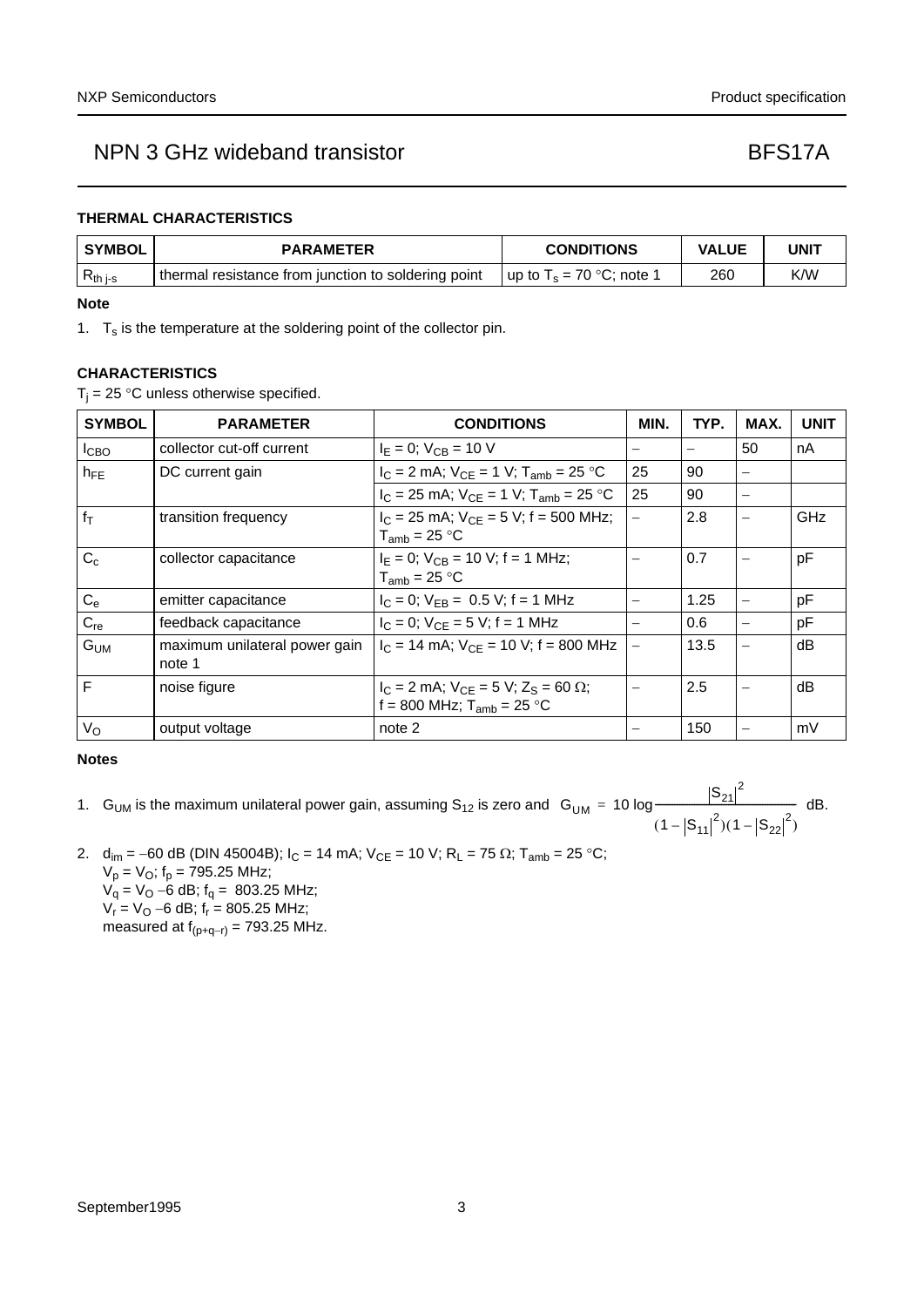

 $V_{CE} = 1 V$ ; T<sub>amb</sub> = 25 °C.





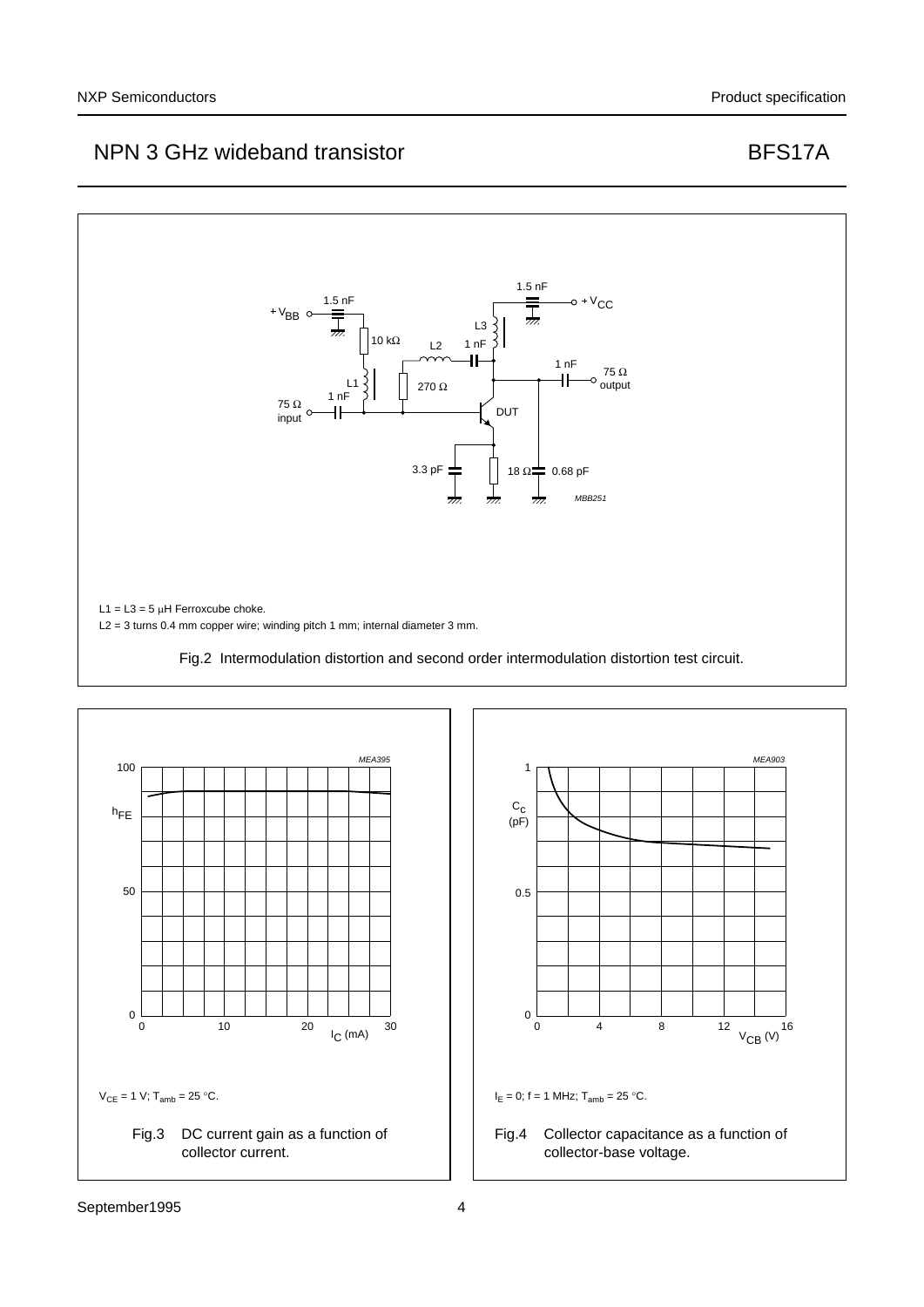

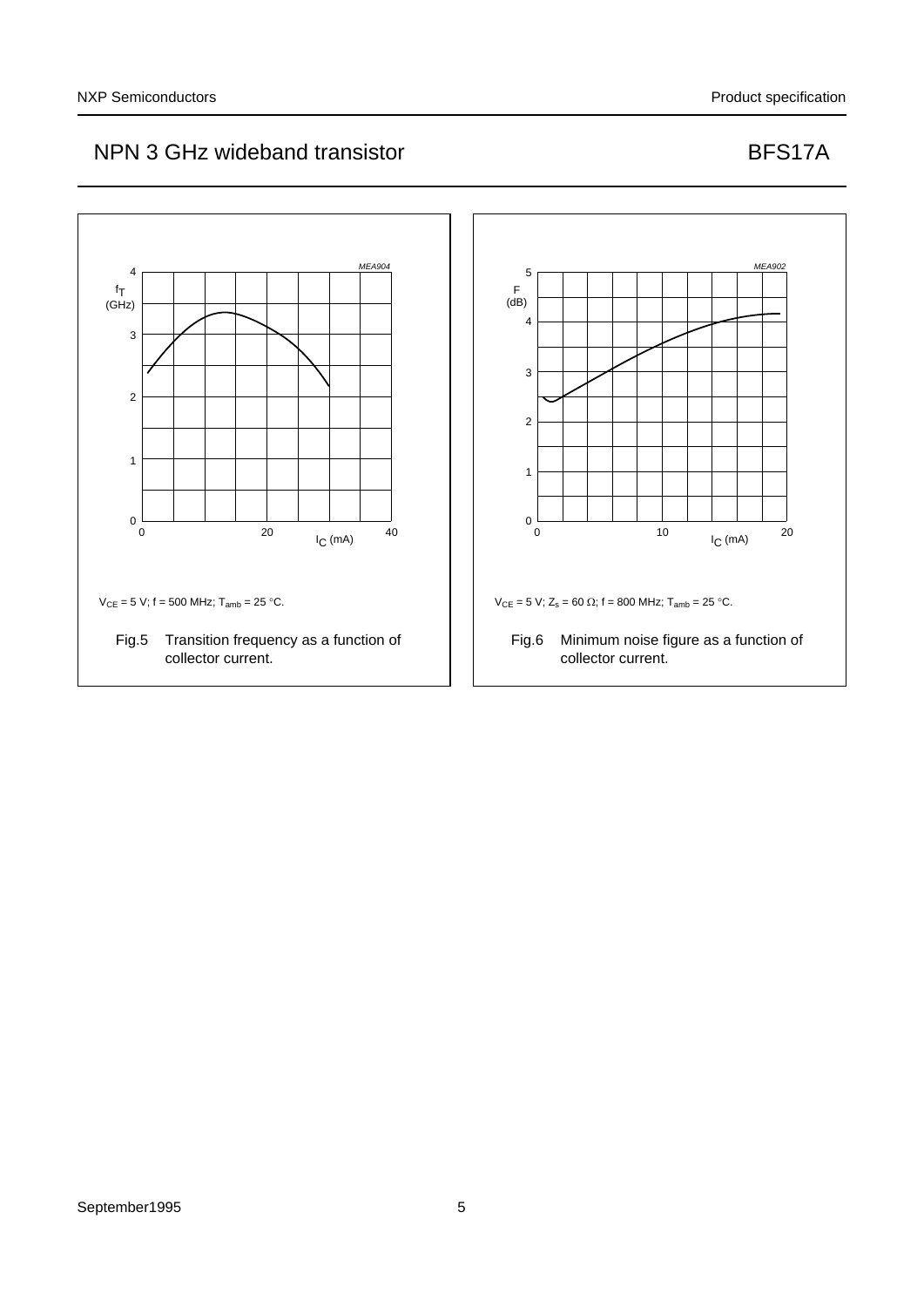### **PACKAGE OUTLINE**

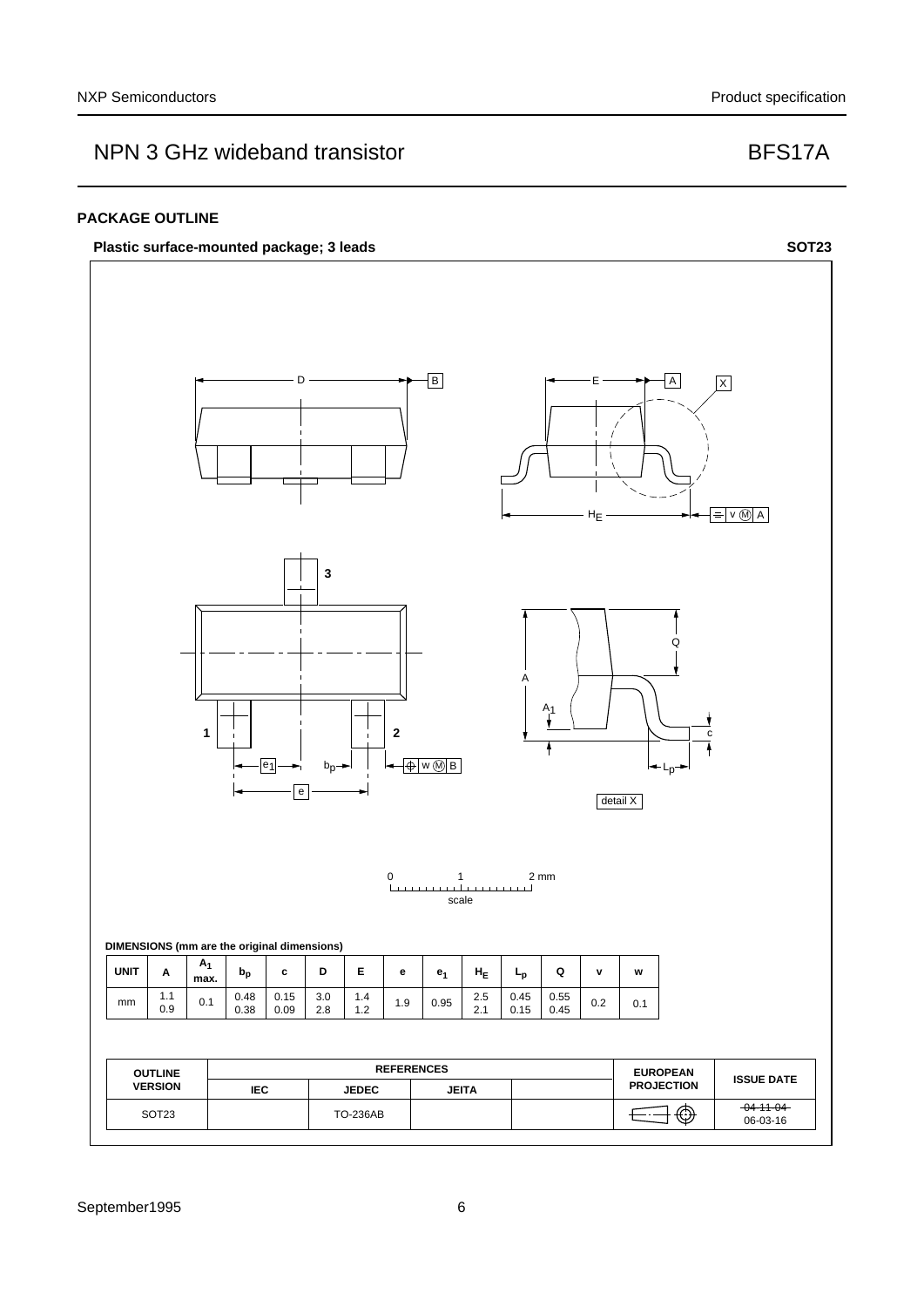### **DATA SHEET STATUS**

| <b>DOCUMENT</b><br><b>STATUS(1)</b> | <b>PRODUCT</b><br><b>STATUS(2)</b> | <b>DEFINITION</b>                                                                        |
|-------------------------------------|------------------------------------|------------------------------------------------------------------------------------------|
| Objective data sheet                | Development                        | This document contains data from the objective specification for product<br>development. |
| Preliminary data sheet              | Qualification                      | This document contains data from the preliminary specification.                          |
| Product data sheet                  | Production                         | This document contains the product specification.                                        |

### **Notes**

- <span id="page-6-0"></span>1. Please consult the most recently issued document before initiating or completing a design.
- <span id="page-6-1"></span>2. The product status of device(s) described in this document may have changed since this document was published and may differ in case of multiple devices. The latest product status information is available on the Internet at URL http://www.nxp.com.

### **DEFINITIONS**

**Product specification** — The information and data provided in a Product data sheet shall define the specification of the product as agreed between NXP Semiconductors and its customer, unless NXP Semiconductors and customer have explicitly agreed otherwise in writing. In no event however, shall an agreement be valid in which the NXP Semiconductors product is deemed to offer functions and qualities beyond those described in the Product data sheet.

### **DISCLAIMERS**

**Limited warranty and liability** — Information in this document is believed to be accurate and reliable. However, NXP Semiconductors does not give any representations or warranties, expressed or implied, as to the accuracy or completeness of such information and shall have no liability for the consequences of use of such information.

In no event shall NXP Semiconductors be liable for any indirect, incidental, punitive, special or consequential damages (including - without limitation - lost profits, lost savings, business interruption, costs related to the removal or replacement of any products or rework charges) whether or not such damages are based on tort (including negligence), warranty, breach of contract or any other legal theory.

Notwithstanding any damages that customer might incur for any reason whatsoever, NXP Semiconductors' aggregate and cumulative liability towards customer for the products described herein shall be limited in accordance with the *Terms and conditions of commercial sale* of NXP Semiconductors.

**Right to make changes** - NXP Semiconductors reserves the right to make changes to information published in this document, including without limitation specifications and product descriptions, at any time and without notice. This document supersedes and replaces all information supplied prior to the publication hereof.

**Suitability for use** - NXP Semiconductors products are not designed, authorized or warranted to be suitable for use in life support, life-critical or safety-critical systems or equipment, nor in applications where failure or malfunction of an NXP Semiconductors product can reasonably be expected to result in personal injury, death or severe property or environmental damage. NXP Semiconductors accepts no liability for inclusion and/or use of NXP Semiconductors products in such equipment or applications and therefore such inclusion and/or use is at the customer's own risk.

**Applications** — Applications that are described herein for any of these products are for illustrative purposes only. NXP Semiconductors makes no representation or warranty that such applications will be suitable for the specified use without further testing or modification.

Customers are responsible for the design and operation of their applications and products using NXP Semiconductors products, and NXP Semiconductors accepts no liability for any assistance with applications or customer product design. It is customer's sole responsibility to determine whether the NXP Semiconductors product is suitable and fit for the customer's applications and products planned, as well as for the planned application and use of customer's third party customer(s). Customers should provide appropriate design and operating safeguards to minimize the risks associated with their applications and products.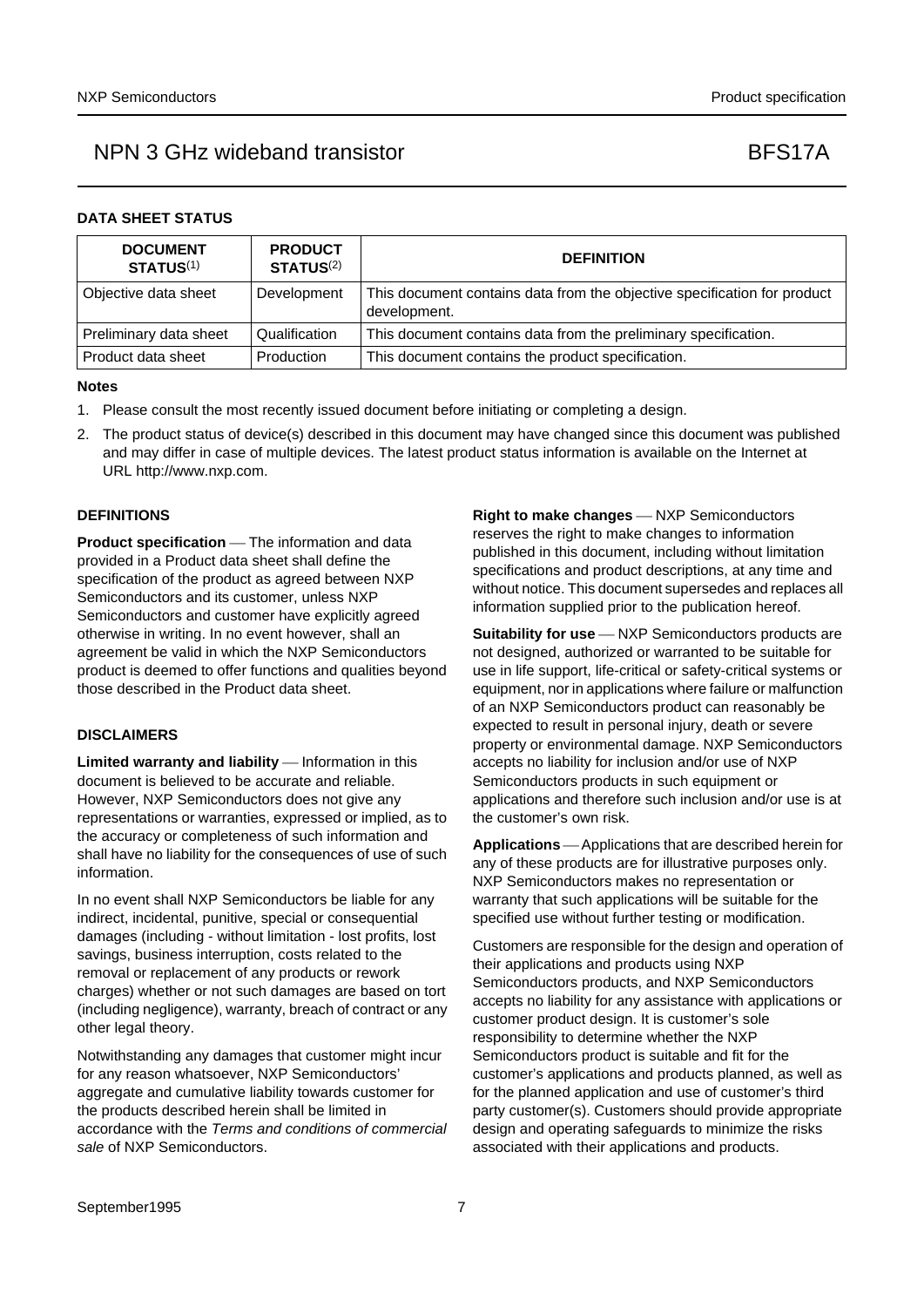NXP Semiconductors does not accept any liability related to any default, damage, costs or problem which is based on any weakness or default in the customer's applications or products, or the application or use by customer's third party customer(s). Customer is responsible for doing all necessary testing for the customer's applications and products using NXP Semiconductors products in order to avoid a default of the applications and the products or of the application or use by customer's third party customer(s). NXP does not accept any liability in this respect.

Limiting values Stress above one or more limiting values (as defined in the Absolute Maximum Ratings System of IEC 60134) will cause permanent damage to the device. Limiting values are stress ratings only and (proper) operation of the device at these or any other conditions above those given in the Recommended operating conditions section (if present) or the Characteristics sections of this document is not warranted. Constant or repeated exposure to limiting values will permanently and irreversibly affect the quality and reliability of the device.

**Terms and conditions of commercial sale – NXP** Semiconductors products are sold subject to the general terms and conditions of commercial sale, as published at http://www.nxp.com/profile/terms, unless otherwise agreed in a valid written individual agreement. In case an individual agreement is concluded only the terms and conditions of the respective agreement shall apply. NXP Semiconductors hereby expressly objects to applying the customer's general terms and conditions with regard to the purchase of NXP Semiconductors products by customer.

**No offer to sell or license** — Nothing in this document may be interpreted or construed as an offer to sell products that is open for acceptance or the grant, conveyance or implication of any license under any copyrights, patents or other industrial or intellectual property rights.

**Export control** — This document as well as the item(s) described herein may be subject to export control regulations. Export might require a prior authorization from national authorities.

**Quick reference data** — The Quick reference data is an extract of the product data given in the Limiting values and Characteristics sections of this document, and as such is not complete, exhaustive or legally binding.

**Non-automotive qualified products** — Unless this data sheet expressly states that this specific NXP Semiconductors product is automotive qualified, the product is not suitable for automotive use. It is neither qualified nor tested in accordance with automotive testing or application requirements. NXP Semiconductors accepts no liability for inclusion and/or use of non-automotive qualified products in automotive equipment or applications.

In the event that customer uses the product for design-in and use in automotive applications to automotive specifications and standards, customer (a) shall use the product without NXP Semiconductors' warranty of the product for such automotive applications, use and specifications, and (b) whenever customer uses the product for automotive applications beyond NXP Semiconductors' specifications such use shall be solely at customer's own risk, and (c) customer fully indemnifies NXP Semiconductors for any liability, damages or failed product claims resulting from customer design and use of the product for automotive applications beyond NXP Semiconductors' standard warranty and NXP Semiconductors' product specifications.